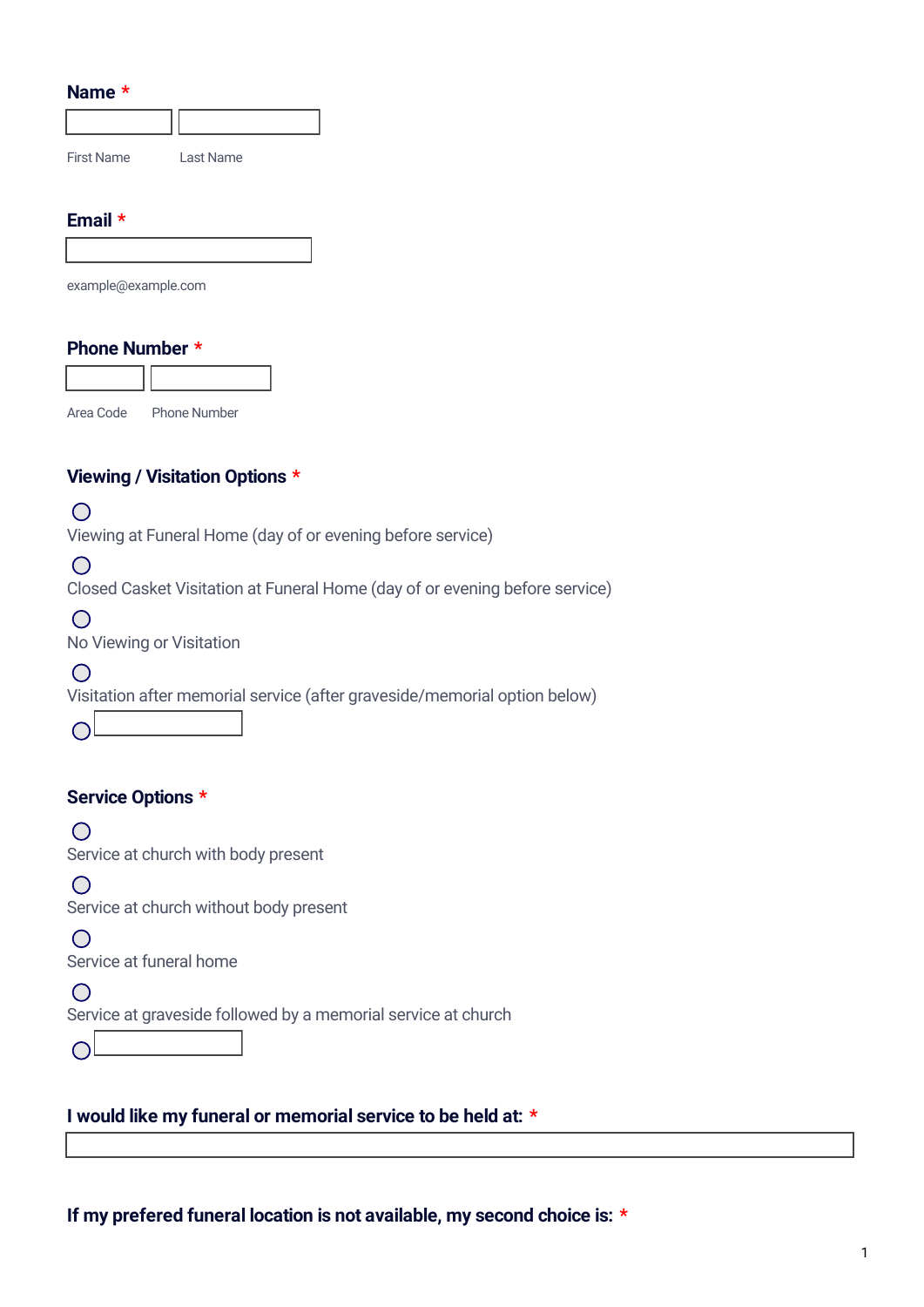**The person I would like to officiate my funeral or memorial service is: \***

### **If this person is not available, my second choice is: \***

### **I would like the following person(s) to serve as pallbearers: \***

Eight pallbearers are needed, but you don't have to provide eight names.

### **I would like the following person(s) to deliver eulogies:**

(Optional)

### **I would like to use the church's funeral pall: \***

Available upon request. Inscription services are no longer available. It is the responsibility of the family to secure the pall from Vogue Cleaners and afterward to return it to Vogue Cleaners.

#### **The Scripture readings I would like are: \***

(examples: Psalm 23; John 14:1-3; I Corinthians 15:50-57; Psalm 46:1-10; Romans 8:18-39; Lamentations 3:22-32; I Thessalonians 4:13-14)

#### **I would like the following songs, hymns, or pieces of music to be played: \***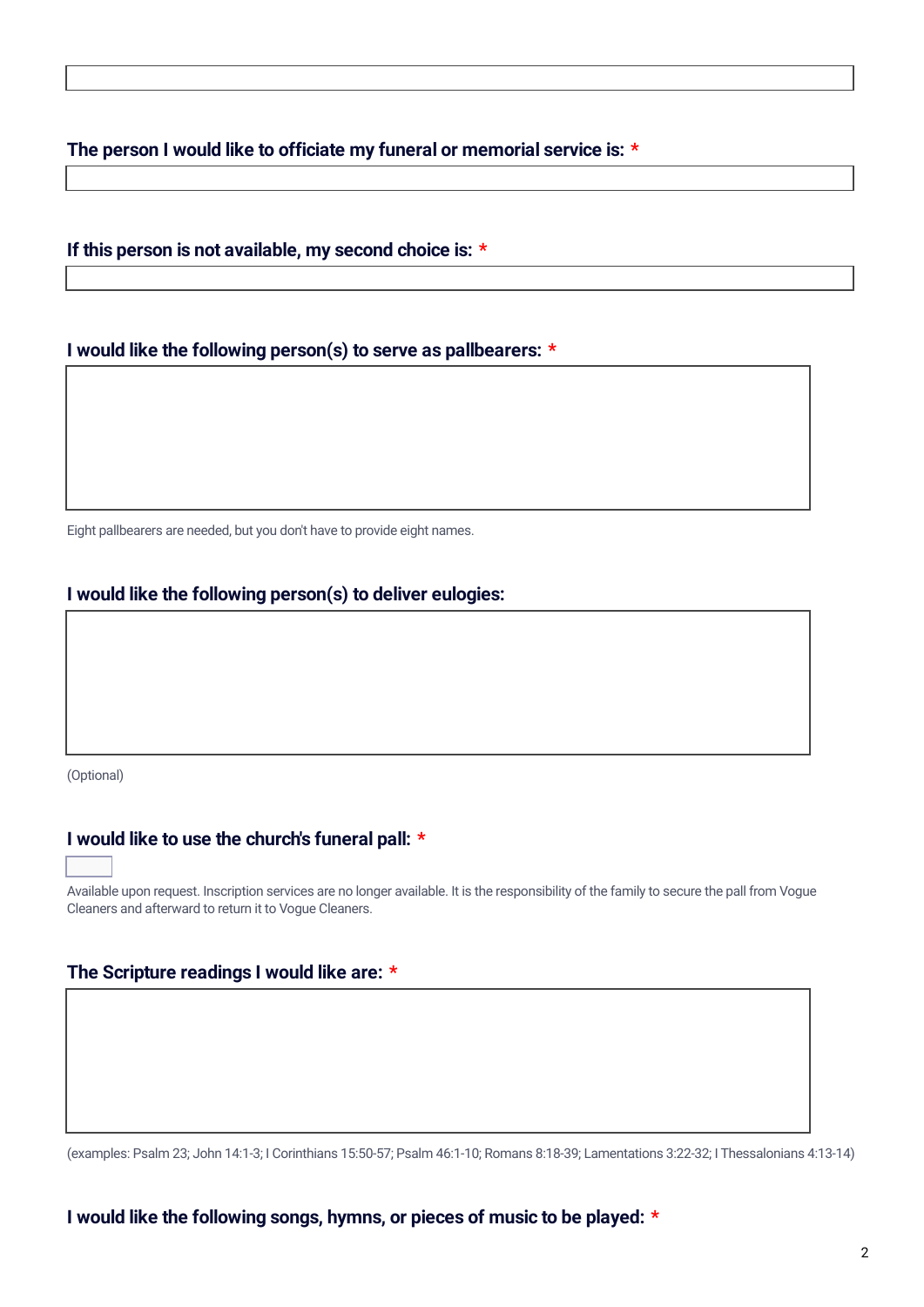## In lieu of flowers, I would like people to honor my memory by making a donation to the charity **organization(s) that has/have meant a lot to me:**

### I want to be sure that the following groups, organizations, and clubs will be notified of and invited **to my funeral or memorial service (such as veteran's groups, alumni associations, hobby clubs, etc):**

|                | <b>Name of Group</b> | <b>Primary Contact</b> | <b>Contact Information</b> |
|----------------|----------------------|------------------------|----------------------------|
| Group 1        |                      |                        |                            |
| <b>Group 2</b> |                      |                        |                            |
| Group 3        |                      |                        |                            |
| Group 4        |                      |                        |                            |

## I want to be sure that the following people, whom my family may not know, will be notified of and **invited to my funeral or memorial service:**

|                     | <b>Name</b> | <b>Contact Information</b> |
|---------------------|-------------|----------------------------|
| Person 1            |             |                            |
| Person <sub>2</sub> |             |                            |
| Person 3            |             |                            |
| Person 4            |             |                            |

**Please share the circumstances related to Christ's becoming your personal Lord and Savior. This type of information may be used by the minister when preaching the sermon. These testimonies can be of great encouragement to the hearers \***